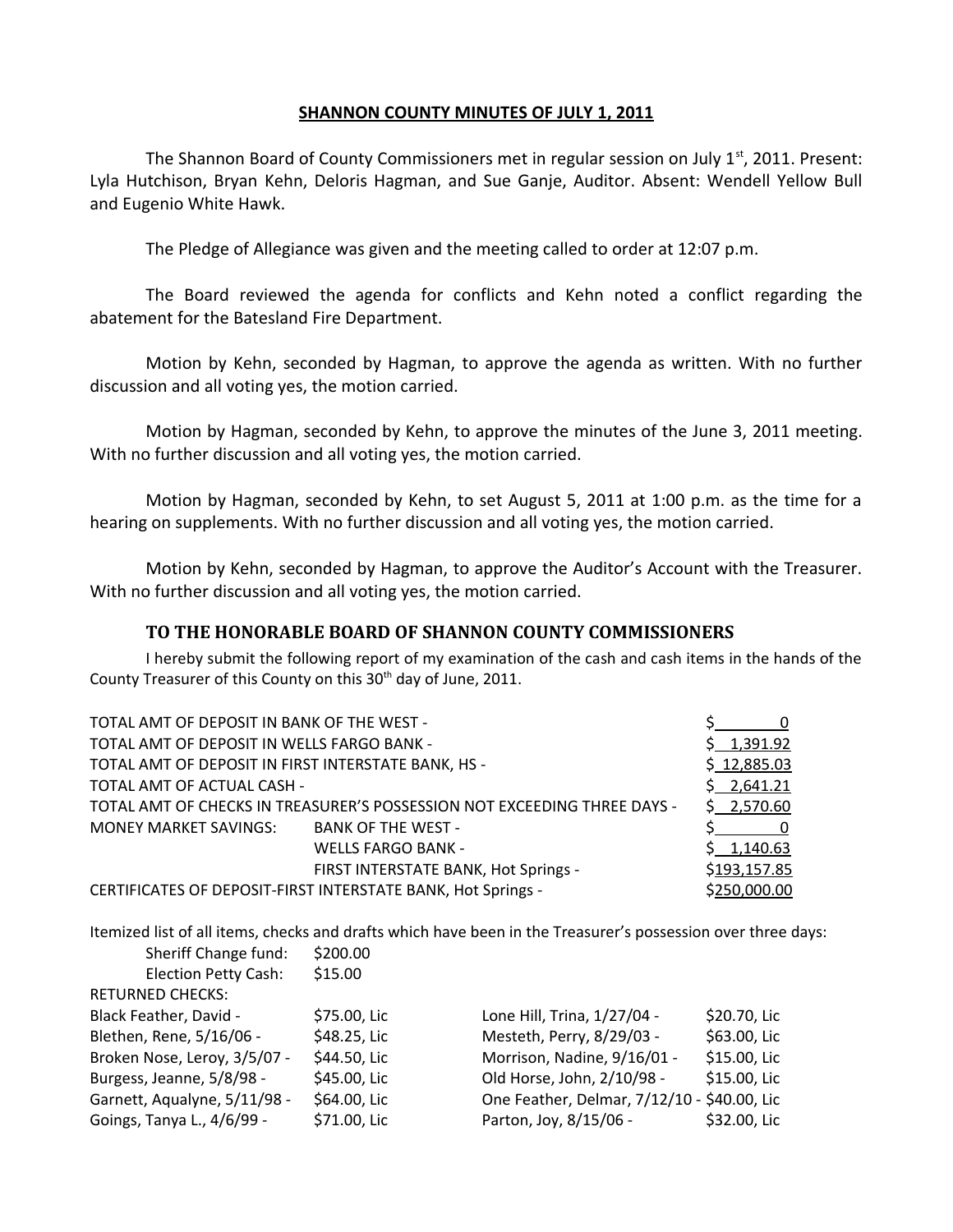| Janis, Jennifer - Lic          | \$90.50, Lic | Pourier, Joel, 10/11/96 - | \$349.00, Lic |
|--------------------------------|--------------|---------------------------|---------------|
| Lange, Stephen, 6/27/11 -      | \$94.20. Lic | - Red Cloud. John         | \$45.90. Lic  |
| Little Hawk, Jolene, 7/15/09 - | S32.40. Lic  | Ross, William, 9/15/11 -  | \$53.00, Lic  |

## **TOTAL - \$465,201.69**

DATED this 30<sup>th</sup> day of June, 2011

### /S/Sue Ganje, Auditor

SUE GANJE, COUNTY AUDITOR OF SHANNON COUNTY

THE ABOVE BALANCE REFLECTS COUNTY MONIES, MONIES HELD IN TRUST, AND MONIES COLLECTED FOR AND TO BE REMITTED TO OTHER ENTITIES: SCHOOLS, TOWNS AND STATE.

Motion by Kehn, seconded by Hagman, to approve contingency transfers to the Courtappointed Attorney Fund in the amount of \$550.00 and to the Judicial Fund in the amount of \$1,000.00. With no further discussion and all voting yes, the motion carried.

Motion by Kehn, seconded by Hagman, to approve the following bills as presented. With no further discussion and all voting yes, the motion carried.

#### **GENERAL FUND**

| <b>COMMISSIONERS</b>           | <b>JUNE SALARIES</b> | \$495.35   |
|--------------------------------|----------------------|------------|
| <b>AUDITOR'S OFFICE</b>        | <b>JUNE SALARIES</b> | \$2,603.65 |
| <b>TREASURER'S OFFICE</b>      | <b>JUNE SALARIES</b> | \$2,597.96 |
| <b>STATE'S ATTORNEY OFFICE</b> | <b>JUNE SALARIES</b> | \$1,104.38 |
| DIRECTOR OF EQUALIZATION       | <b>JUNE SALARIES</b> | \$1,382.29 |
| <b>REGISTER OF DEEDS</b>       | <b>JUNE SALARIES</b> | \$1,562.95 |
| <b>VETERANS SERVICES</b>       | <b>JUNE SALARIES</b> | \$794.18   |
| <b>SHERIFF'S OFFICE</b>        | <b>JUNE SALARIES</b> | \$2,336.74 |
| <b>ALLTEL</b>                  | <b>TELEPHONE</b>     | \$29.07    |
| <b>AT&amp;T MOBILITY</b>       | <b>TELEPHONE</b>     | \$92.32    |
| CAROL BUTZMAN CONSULTING       | MI                   | \$991.03   |
| <b>CENTURY BUSINESS</b>        | <b>COPIER</b>        | \$12.50    |
| <b>FALL RIVER CO. SHERIFF</b>  | <b>INMATE</b>        | \$1,260.00 |
| <b>CARDMEMBER SERVICE</b>      | <b>MISC</b>          | \$941.38   |
| <b>GINSBACH, PATRICK</b>       | <b>TRAVEL</b>        | \$52.46    |
| HAGMAN, DELORIS                | <b>TRAVEL</b>        | \$35.52    |
| KEHN, BRYAN                    | <b>TRAVEL</b>        | \$66.60    |
| <b>LAKOTA COUNTRY TIMES</b>    | <b>PUBLISHING</b>    | \$192.44   |
| <b>OASIS INN</b>               | <b>TRAVEL</b>        | \$108.00   |
| PENNINGTON COUNTY JAIL         | MI                   | \$182.00   |
| <b>RAPID LUBE</b>              | <b>CAR MAINT</b>     | \$34.95    |
| SD ASSN OF COUNTY OFFICAL      | <b>WEBSITE</b>       | \$150.00   |
| SD ASSOCIATION OF COUNTY       | CATASTROPH. LEGAL    | \$266.67   |
| <b>SHANNON COUNTY SHERIFF</b>  | PETTY CASH           | \$67.48    |
| <b>VERIZON WIRELESS</b>        | <b>VIC ADV</b>       | \$31.89    |
| WHITE HAWK, EUGENIO            | <b>TRAVEL</b>        | \$69.56    |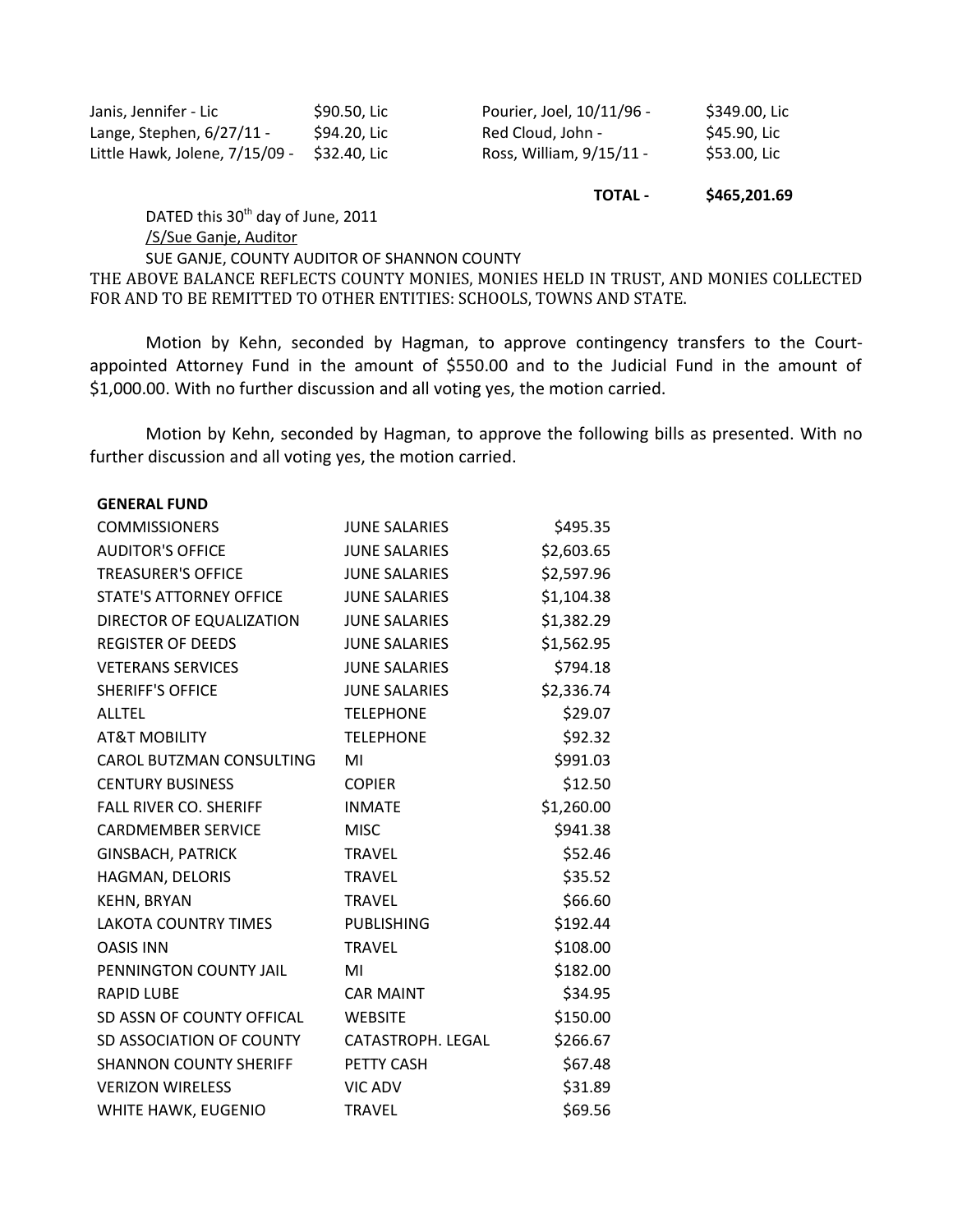| YELLOW BULL, WENDELL             | <b>TRAVEL</b>                  | \$47.36     |
|----------------------------------|--------------------------------|-------------|
| HUTCHISON, LYLA                  | <b>TRAVEL</b>                  | \$59.20     |
|                                  | <b>GENERAL FUND TOTAL</b>      | \$17,567.93 |
| <b>ROAD &amp; BRIDGE</b>         |                                |             |
| <b>ROAD &amp; BRIDGE</b>         | <b>JUNE SALARIES</b>           | \$8,725.52  |
| & ADDITIONAL OVERTIME FOR        |                                |             |
| LYNX BETTELYOUN                  |                                | \$196.65    |
| <b>DAVID WHITE FACE</b>          |                                | \$180.00    |
| <b>LEON ZIMBELMAN</b>            |                                | \$180.00    |
| <b>ALLTEL</b>                    | <b>TELEPHONE</b>               | \$29.07     |
| <b>AT&amp;T MOBILITY</b>         | <b>TELEPHONE</b>               | \$65.85     |
| <b>GREAT PLAINS COMMUNICATIO</b> | <b>TELEPHONE</b>               | \$159.79    |
| <b>GREAT WESTERN TIRE INC.</b>   | <b>REPAIR</b>                  | \$179.50    |
| <b>HUSKER AUTO PARTS</b>         | <b>REPAIR</b>                  | \$2,161.12  |
| JOHN DEERE FINANCIAL             | <b>REPAIR</b>                  | \$632.24    |
| MCI COMM SERVICE                 | <b>TELEPHONE</b>               | \$45.75     |
| <b>TRUE VALUE</b>                | SUPPLY;REPAIR                  | \$51.71     |
| VALLETTE, DAVID R                | <b>SUPPLY</b>                  | \$94.75     |
|                                  | <b>ROAD &amp; BRIDGE TOTAL</b> | \$12,701.95 |
|                                  | <b>GRAND TOTAL</b>             | \$30,269.88 |

Lynn Bettelyoun, Highway Supervisor, requested hiring approval for Richard Cottier. Motion by Kehn, seconded by Hagman, to hire Richard Cottier for a temporary, full-time position starting at \$9.00, effective June 9, 2011 as the security guard. With no further discussion and all voting yes, the motion carried.

Bettelyoun reported that the '93 road grader is in need of possible head gasket repairs and will be taken to Butler Machinery for assessment. Bettelyoun asked for permission to purchase a bar mower with funds from the Highway budget, which was endorsed by the Board. The department's 2012 budget request was also reviewed.

Wendell Yellow Bull joined the meeting at 12:46 p.m.

Motion by Yellow Bull, seconded by Hagman, to approve an abatement for the Batesland Fire Department for their 2005 taxes in the amount of \$6.00 for parcel #80000-00500-00700, \$6.00 for parcel #80000-00500-00900, \$3.00 for parcel #80000-00500-01100 and \$63.86 for parcel #80000- 00500-01200, for a total amount of \$78.86 plus penalty and interest. With no further discussion, Kehn abstaining and all others voting yes, the motion carried.

Archie Hopkins, Veterans Services Officer, presented his report for June and his 2012 proposed budget.